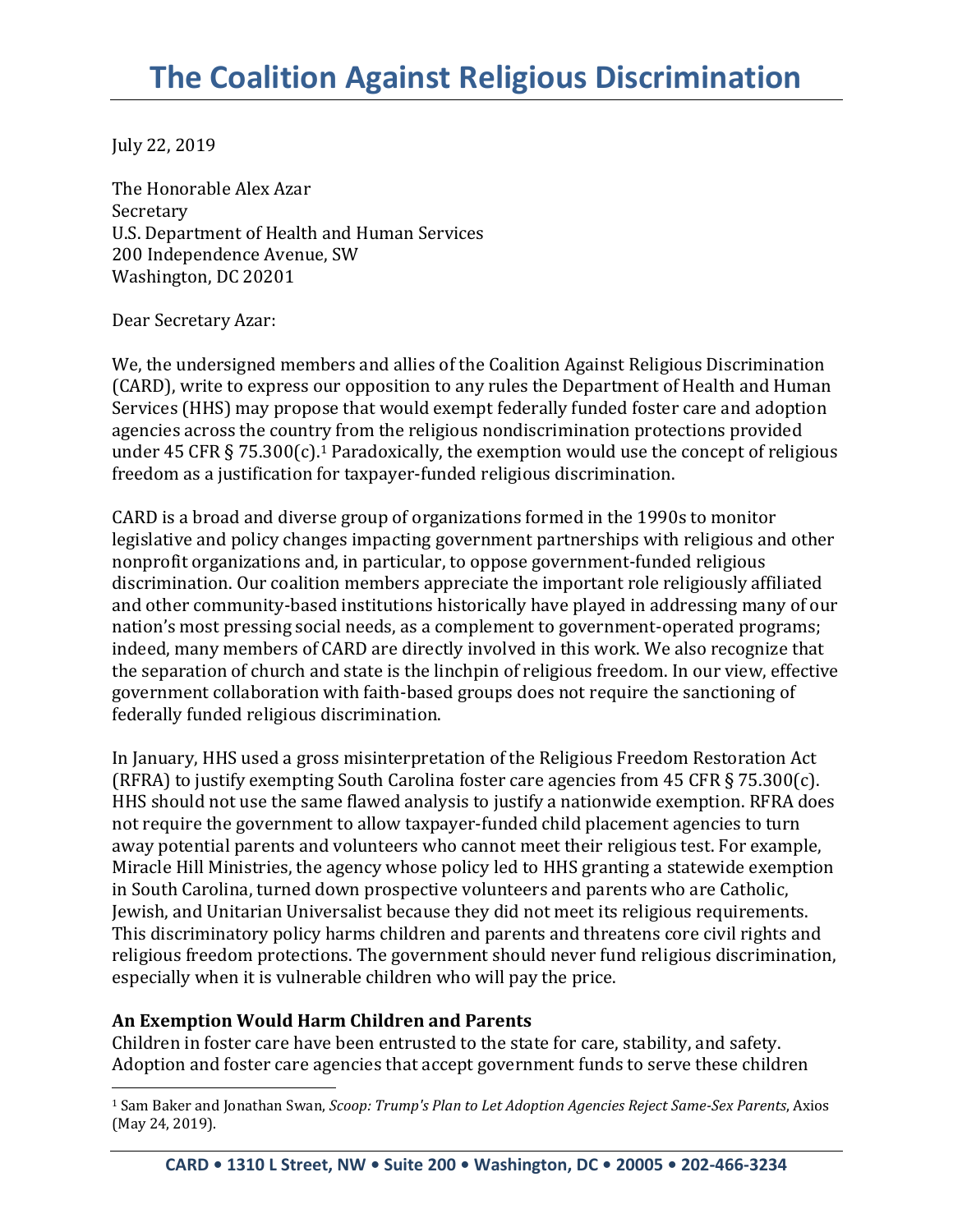have a duty to act in the best interests of each child. Using a religious litmus test to reject qualified and caring parents who want to foster and adopt, however, makes it even more difficult for these children to find a loving home. Indeed, a religious test reduces the number of qualified foster and adoptive parents who are able to open their homes to these children. We cannot allow the religious beliefs of a government-funded agency to override the best interest of our most vulnerable children.

In addition, an exemption would clearly harm potential parents who are rejected from the government program. No qualified parent should be denied the opportunity to provide a loving home to children in need because they are the "wrong" religion.

## **An Exemption Would Harm Religious Freedom**

Some of us were members of the Coalition for the Free Exercise of Religion, which led the effort to persuade Congress to enact RFRA; yet, we all agree that using RFRA to create a blanket exemption to nondiscrimination protections is an inappropriate use of the law. RFRA was meant to be a shield to protect religious freedom, not a sword to sanction discrimination against others. Regulations based on RFRA would turn the original promise of the law on its head—they would use RFRA to disqualify individuals from participating in government programs solely because of their religion. Under this harmful policy, HHS would ignore the state's compelling interest in acting in the best interest of children in its care and in not discriminating against potential parents and volunteers because of their religion.

Religious freedom, which is a core American value, requires that those who perform government services must serve everyone, regardless of religion. Ensuring that taxpayerfunded child placement agencies abide by nondiscrimination laws is not hostile to religion—turning away people seeking to engage in government-funded services because they fail a religious test is.

Because an exemption will harm children and families and violate our nation's fundamental protections for religious freedom, we urge you to end consideration of any proposed regulations.

Sincerely,

African American Ministers In Action African Methodist Episcopal Church AIDS United Alliance of Baptists American Atheists American Civil Liberties Union American Conference of Cantors American Federation of State, County and Municipal Employees (AFSCME) American Federation of Teachers American Humanist Association Americans United for Separation of Church and State Anti-Defamation League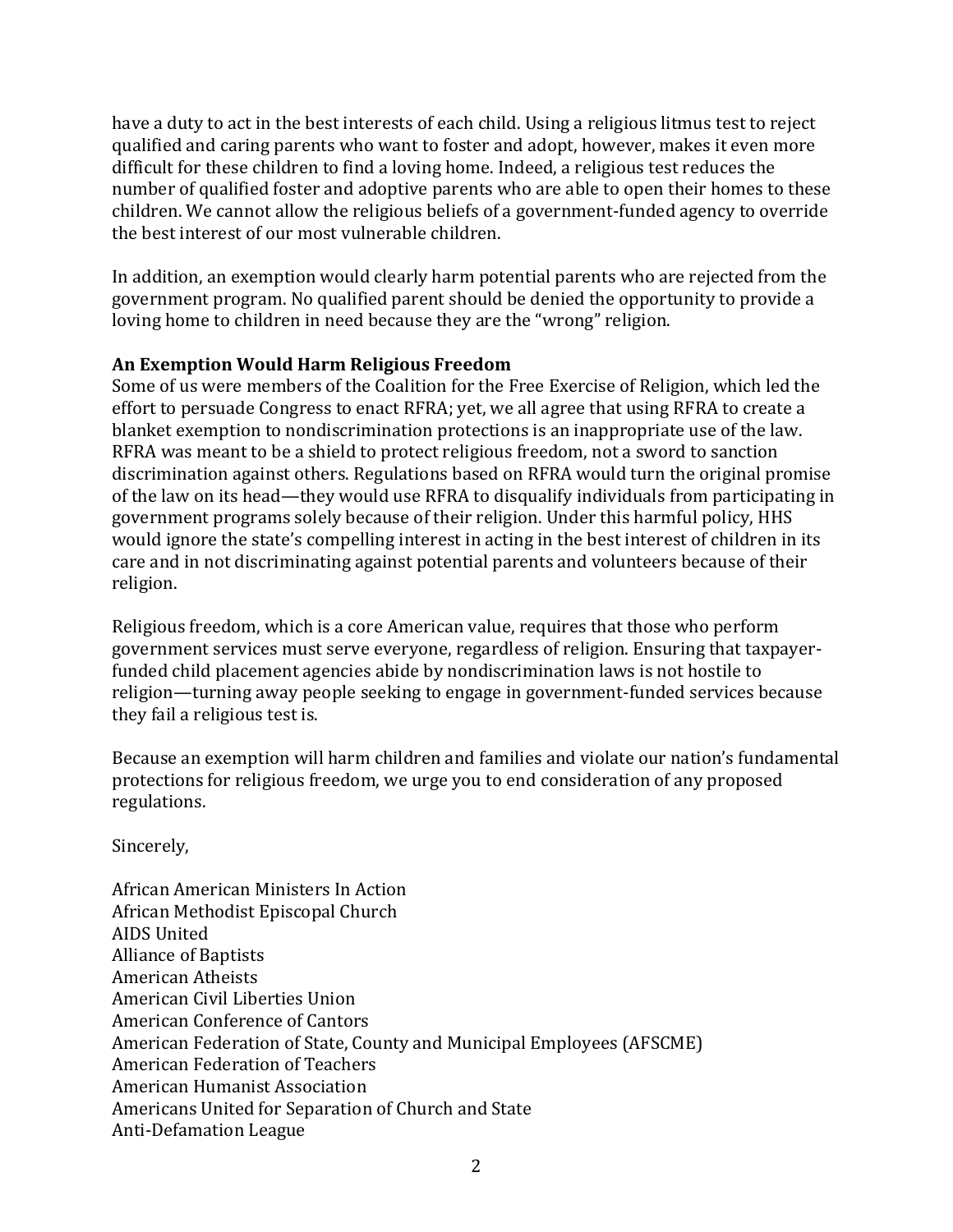Arab American Institute Athlete Ally B'nai B'rith International Baptist Joint Committee for Religious Liberty Bend the Arc: Jewish Action  $BPFNA \sim$  Bautistas por la Paz Catholics for Choice Center for American Progress Center for Reproductive Rights Center for the Study of Social Policy CenterLink: The Community of LGBT Centers Central Conference of American Rabbis Child Welfare League of America Children's Defense Fund Children's Home Society of America Children's Rights Clearinghouse on Women's Issues Congregation of Our Lady of the Good Shepherd, US Provinces Dave Thomas Foundation for Adoption DignityUSA Disciples Center for Public Witness Disciples Justice Action Network The Episcopal Church Equal Partners in Faith Equality Federation Family Equality Council Feminist Majority Foundation FORGE, Inc. Foster America Foster Impact Franciscan Action Network Freedom for All Americans GLBTQ Legal Advocates & Defenders (GLAD) GLMA: Health Professionals Advancing LGBTQ Equality Global Faith and Justice Project Global Justice Institute, Metropolitan Community Churches GLSEN Healthy Teen Network Hindu American Foundation Human Rights Campaign Interfaith Alliance Japanese American Citizens League Jewish Council for Public Affairs The Jewish Federations of North America Jewish Women International Juvenile Law Center Keshet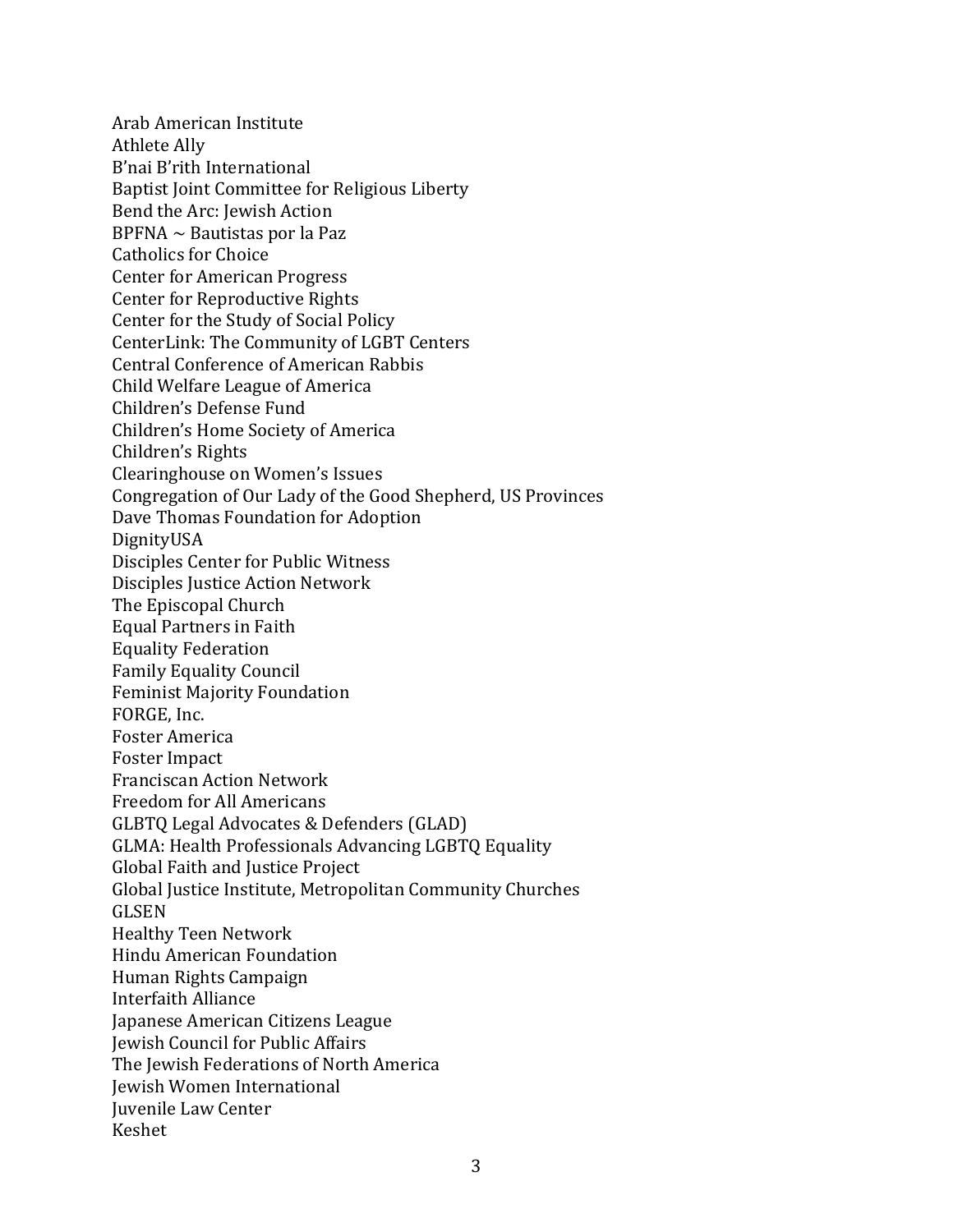Lambda Legal The Lavender Effect The Leadership Conference on Civil and Human Rights Men of Reform Judaism Methodist Federation for Social Action Military Association of Atheists & Freethinkers MomsRising Movement Advancement Project Muslim Advocates Muslims for Progressive Values **NAACP** NARAL Pro-Choice America National Advocacy Center of the Sisters of the Good Shepherd National Asian Pacific American Women's Forum (NAPAWF) National Association of Counsel for Children National Association of Social Workers National Black Justice Coalition National Center for Lesbian Rights National Center for Transgender Equality National Center on Adoption and Permanency National Congress of Black Women, Inc. National Council of Churches National Council of Jewish Women National Council on Independent Living (NCIL) National Crittenton National Employment Lawyers Association National Equality Action Team (NEAT) National Health Law Program National LGBTQ Task Force Action Fund National Network for Youth National Organization for Women National Partnership for Women & Families National Trans Bar Association National Women's Health Network National Women's Law Center NETWORK Lobby for Catholic Social Justice Network of Jewish Human Services Agencies New Ways Ministry North American Council on Adoptable Children People For the American Way PFLAG National Planned Parenthood Federation of America Population Connection Action Fund Presbyterian Church USA, Washington Office of Public Witness Public Justice Center Reconstructing Judaism Reconstructionist Rabbinical Association